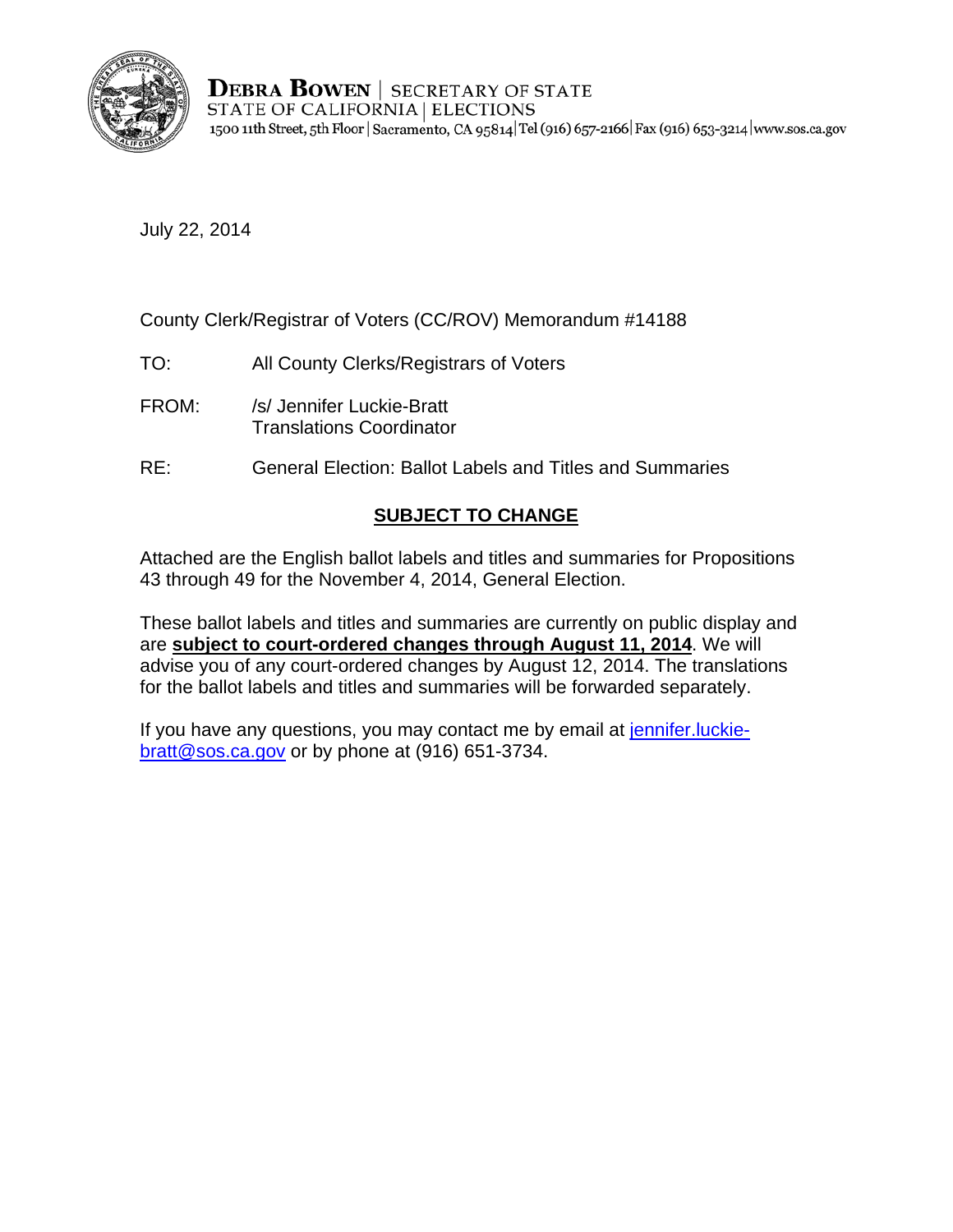#### **WATER BOND. FUNDING FOR WATER QUALITY, SUPPLY, TREATMENT, AND**

**STORAGE PROJECTS.** Authorizes \$11.14 billion in general obligation bonds for state water supply infrastructure projects, including surface and groundwater storage, ecosystem and watershed protection and restoration, and Bay-Delta Estuary sustainability. Fiscal Impact: Increased state bond costs averaging \$560 million annually over 40 years. Local government savings for water-related projects, likely averaging a couple hundred million dollars annually over the next few decades.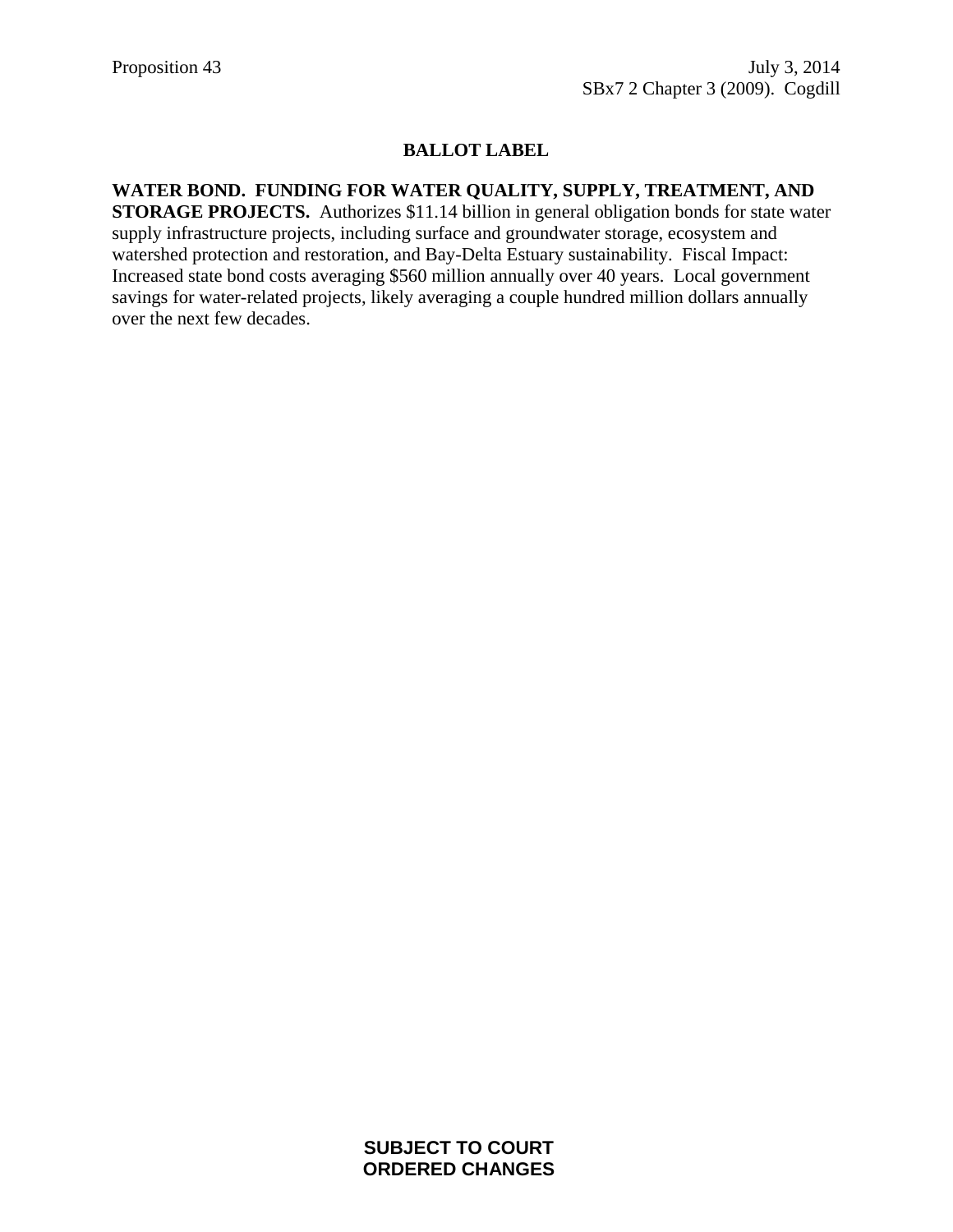#### **WATER BOND. FUNDING FOR WATER QUALITY, SUPPLY, TREATMENT, AND STORAGE PROJECTS**.

- Authorizes \$11.14 billion in general obligation bonds for state water supply infrastructure projects, such as surface and groundwater storage; ecosystem and watershed protection and restoration; Bay-Delta Estuary sustainability; drinking water protection; water recycling and advanced water treatment technology; water supply management and conveyance; drought relief; wastewater treatment; emergency water supplies; and public water system improvements.
- Appropriates money from the General Fund to pay off bonds.
- Requires certain projects to provide matching funds from non-state sources in order to receive bond funds.

- Increased state bond repayment costs averaging \$560 million annually over the next 40 years. Increased state costs, possibly in the low tens of millions of dollars annually, to operate and maintain projects built with these bond funds.
- Savings to local governments related to water projects, likely averaging a couple hundred million dollars annually over the next few decades.

| <b>State Bond Cost Estimates</b>     |                      |
|--------------------------------------|----------------------|
| Authorized borrowing                 | \$11.1 billion       |
| Average annual cost to pay off bonds | \$560 million        |
| Likely repayment period              | 40 years             |
| Source of repayment                  | General tax revenues |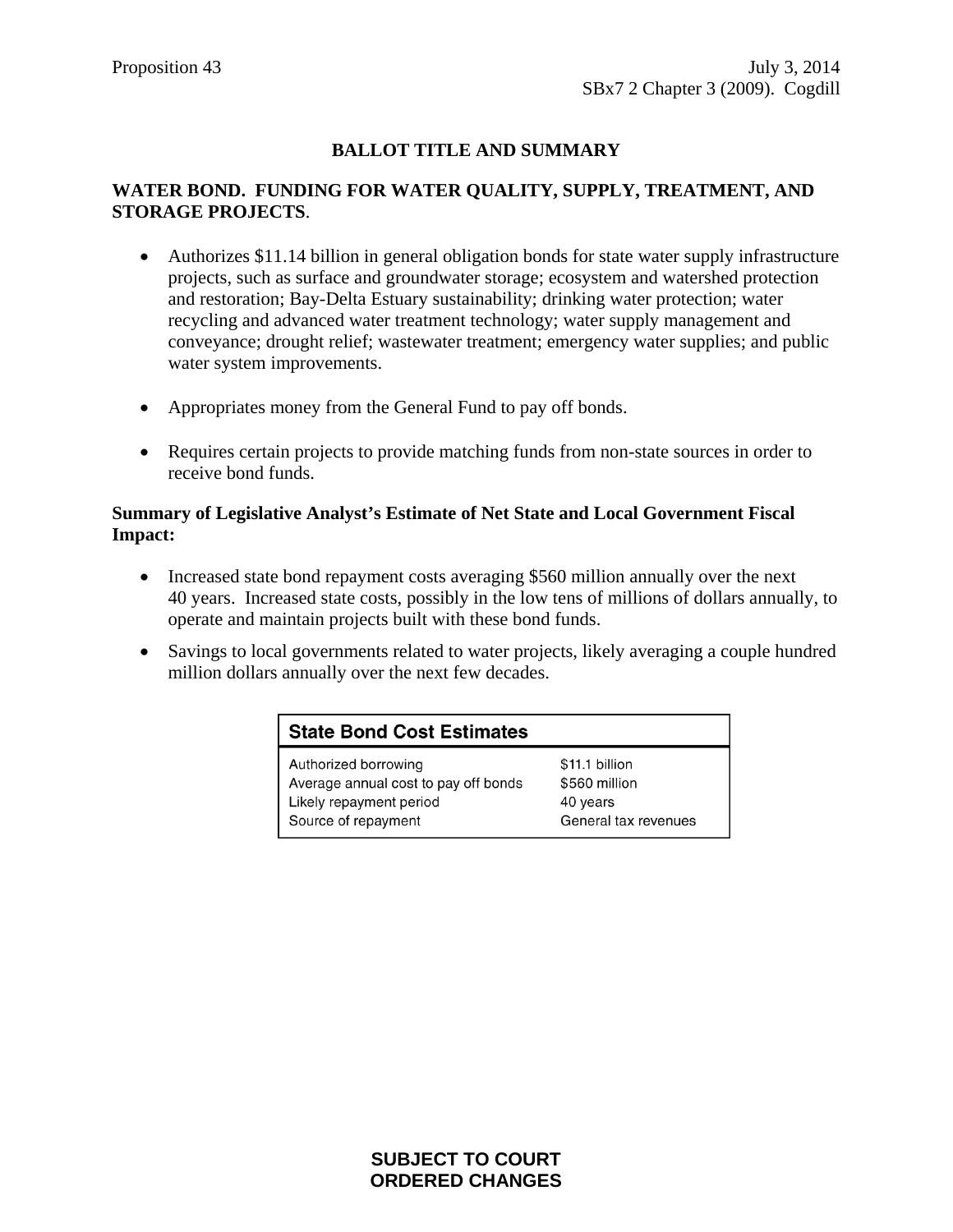# **STATE BUDGET. BUDGET STABILIZATION ACCOUNT. LEGISLATIVE**

**CONSTITUTIONAL AMENDMENT.** Requires annual transfer of state general fund revenues to budget stabilization account. Requires half the revenues be used to repay state debts. Limits use of remaining funds to emergencies or budget deficits. Fiscal Impact: Long-term state savings from faster payment of existing debts. Different levels of state budget reserves, depending on economy and decisions by elected officials. Smaller local reserves for some school districts.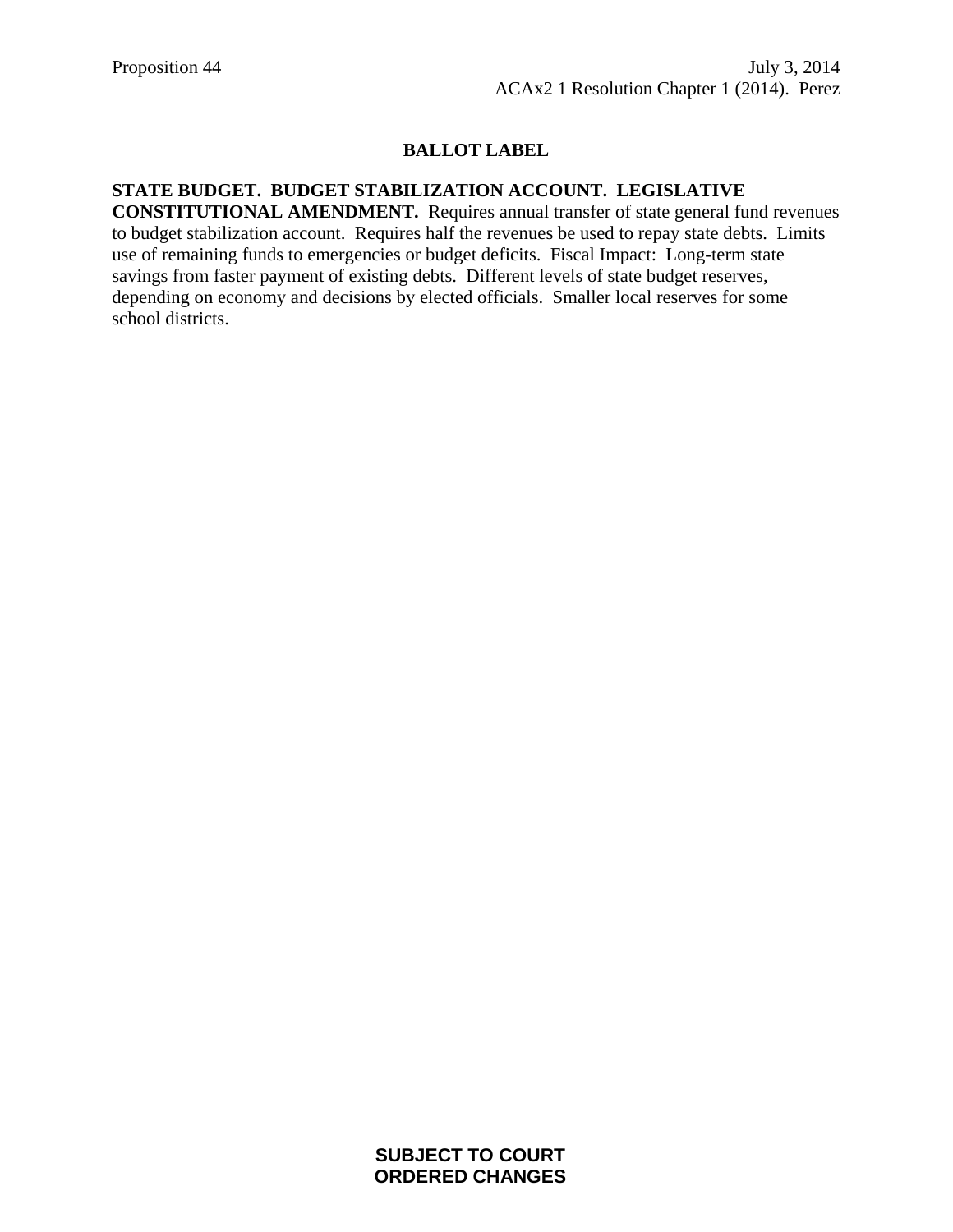#### **STATE BUDGET. BUDGET STABILIZATION ACCOUNT. LEGISLATIVE CONSTITUTIONAL AMENDMENT.**

- Requires annual transfer of 1.5% of general fund revenues to state budget stabilization account.
- Requires additional transfer of personal capital gains tax revenues exceeding 8% of general fund revenues to budget stabilization account and, under certain conditions, a dedicated K-14 school reserve fund.
- Requires that half the budget stabilization account revenues be used to repay state debts and unfunded liabilities.
- Allows limited use of funds in case of emergency or if there is a state budget deficit.
- Caps budget stabilization account at 10% of general fund revenues, directs remainder to infrastructure.

- Some existing state debts would be paid down faster, resulting in long-term savings for the state.
- Changes in the level of state budget reserves, which would depend on the economy and future decisions by the Governor and the Legislature.
- Reserves kept by some school districts would be smaller.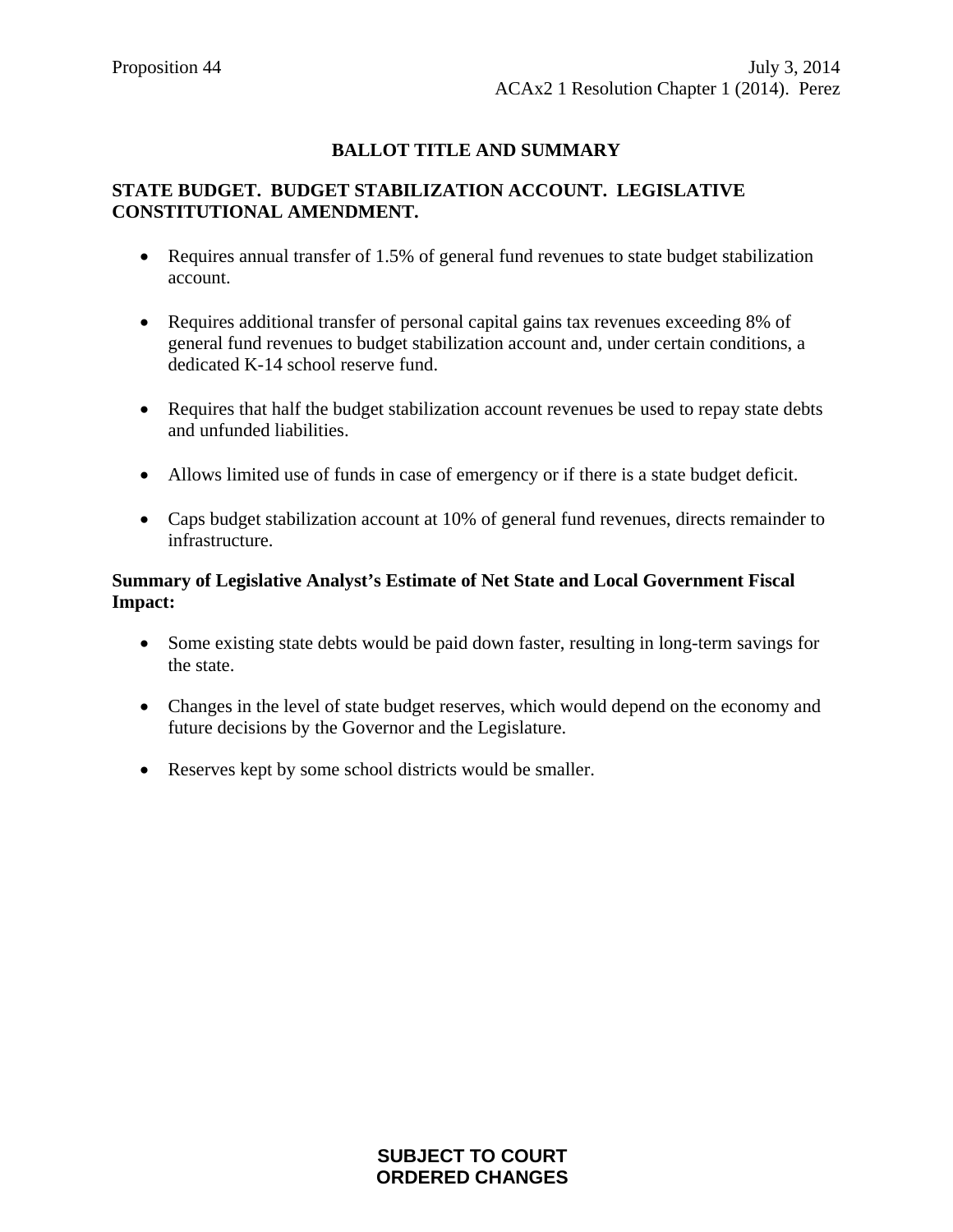### **HEALTHCARE INSURANCE. RATE CHANGES. INITIATIVE STATUTE.**

Requires Insurance Commissioner's approval before health insurer can change its rates or anything else affecting the charges associated with health insurance. Provides for public notice, disclosure, and hearing, and subsequent judicial review. Exempts employer large group health plans. Fiscal Impact: Increased state administrative costs to regulate health insurance, likely not exceeding the low millions of dollars annually in most years, funded from fees paid by health insurance companies.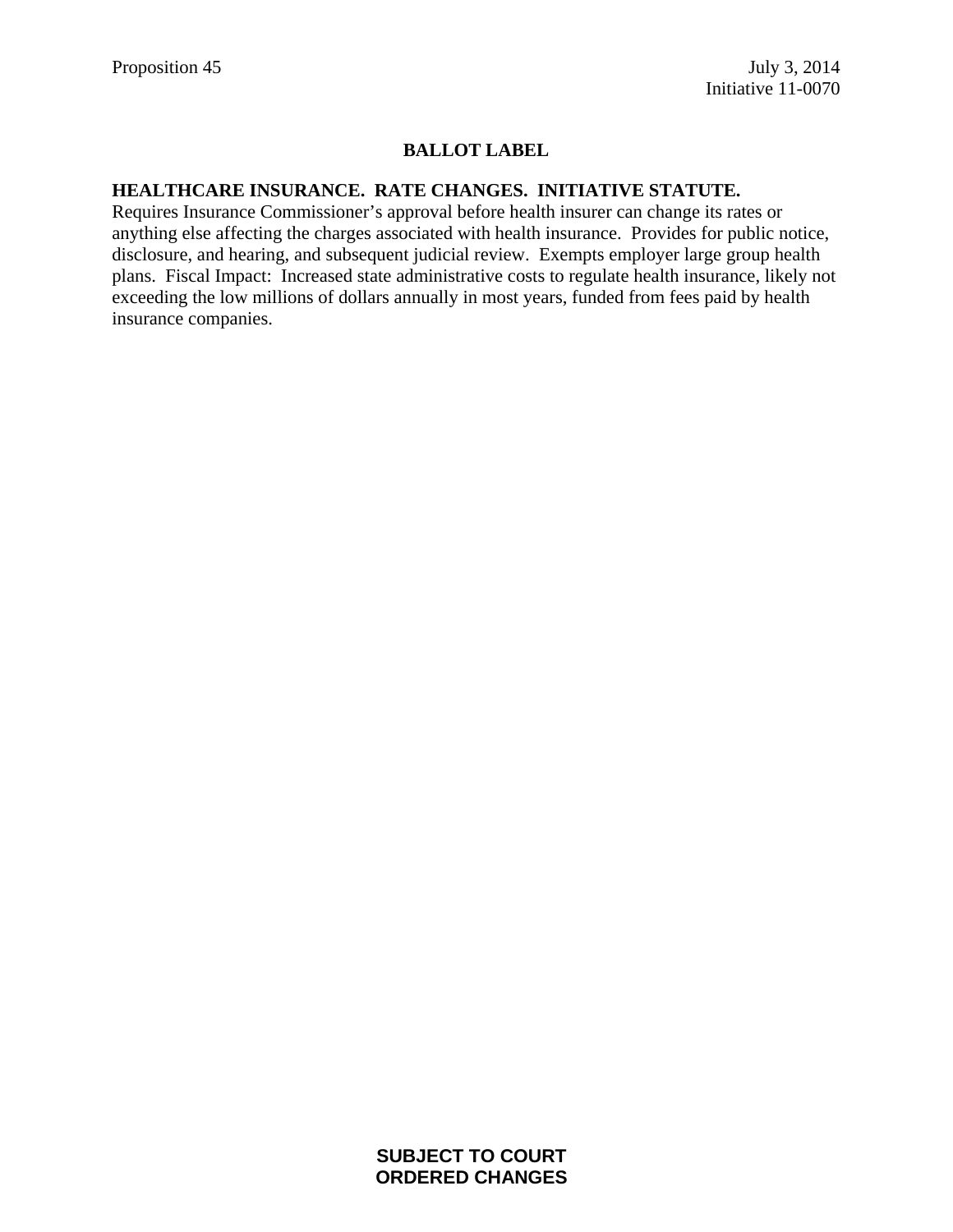#### **HEALTHCARE INSURANCE. RATE CHANGES. INITIATIVE STATUTE.**

- Requires changes to health insurance rates, or anything else affecting the charges associated with health insurance, to be approved by Insurance Commissioner before taking effect.
- Provides for public notice, disclosure, and hearing on health insurance rate changes, and subsequent judicial review.
- Requires sworn statement by health insurer as to accuracy of information submitted to Insurance Commissioner to justify rate changes.
- Does not apply to employer large group health plans.
- Prohibits health, auto, and homeowners insurers from determining policy eligibility or rates based on lack of prior coverage or credit history.

#### **Summary of Legislative Analyst's Estimate of Net State and Local Government Fiscal Impact:**

• Increased state administrative costs to regulate health insurance, likely not exceeding the low millions of dollars annually in most years, funded from fees paid by health insurance companies.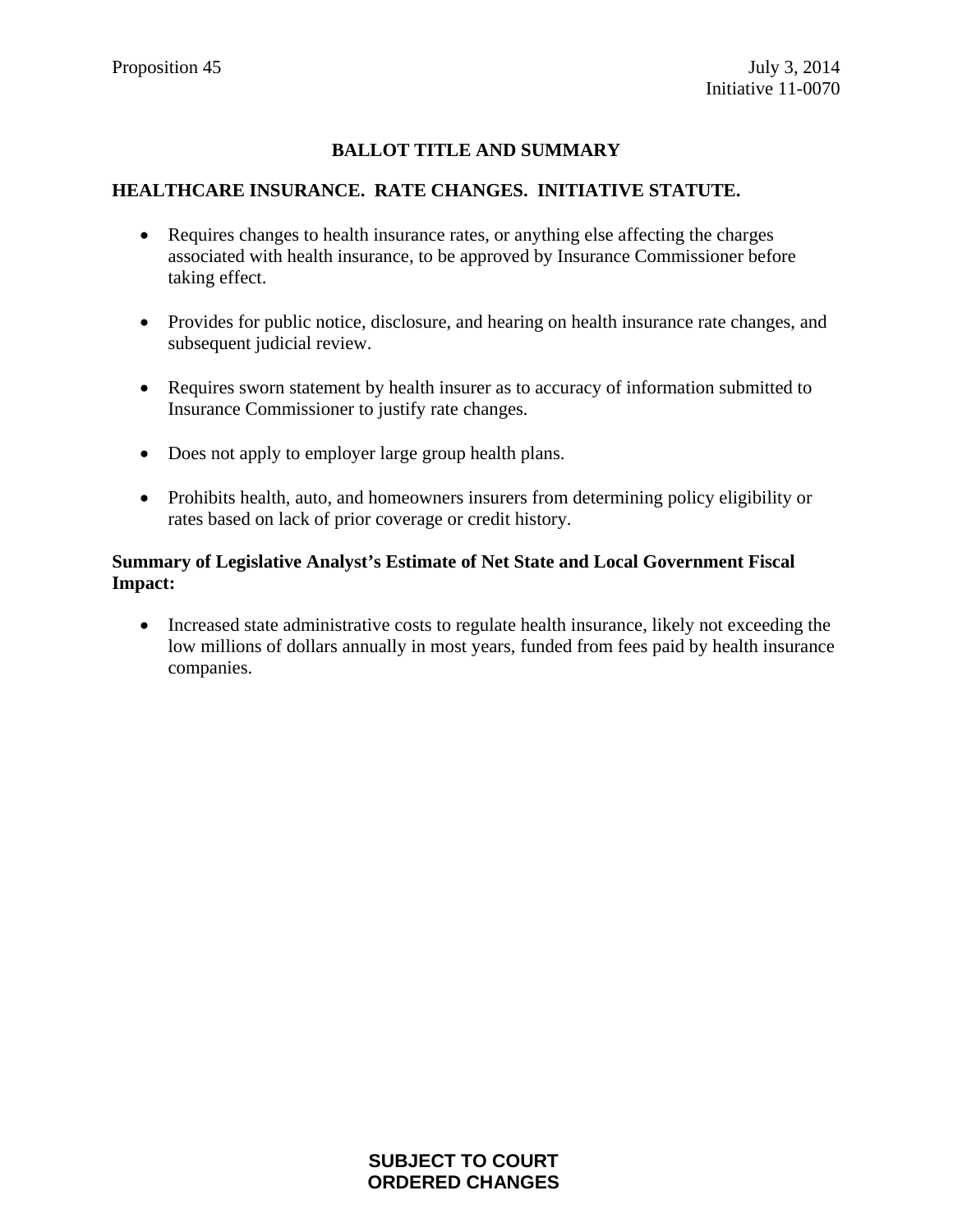# **DRUG AND ALCOHOL TESTING OF DOCTORS. MEDICAL NEGLIGENCE**

**LAWSUITS. INITIATIVE STATUTE.** Requires drug testing of doctors. Requires review of statewide prescription database before prescribing controlled substances. Increases \$250,000 pain/suffering cap in medical negligence lawsuits for inflation. Fiscal Impact: State and local government costs from raising the cap on medical malpractice damages ranging from tens of millions to several hundred million dollars annually, offset to some extent by savings from requirements on health care providers.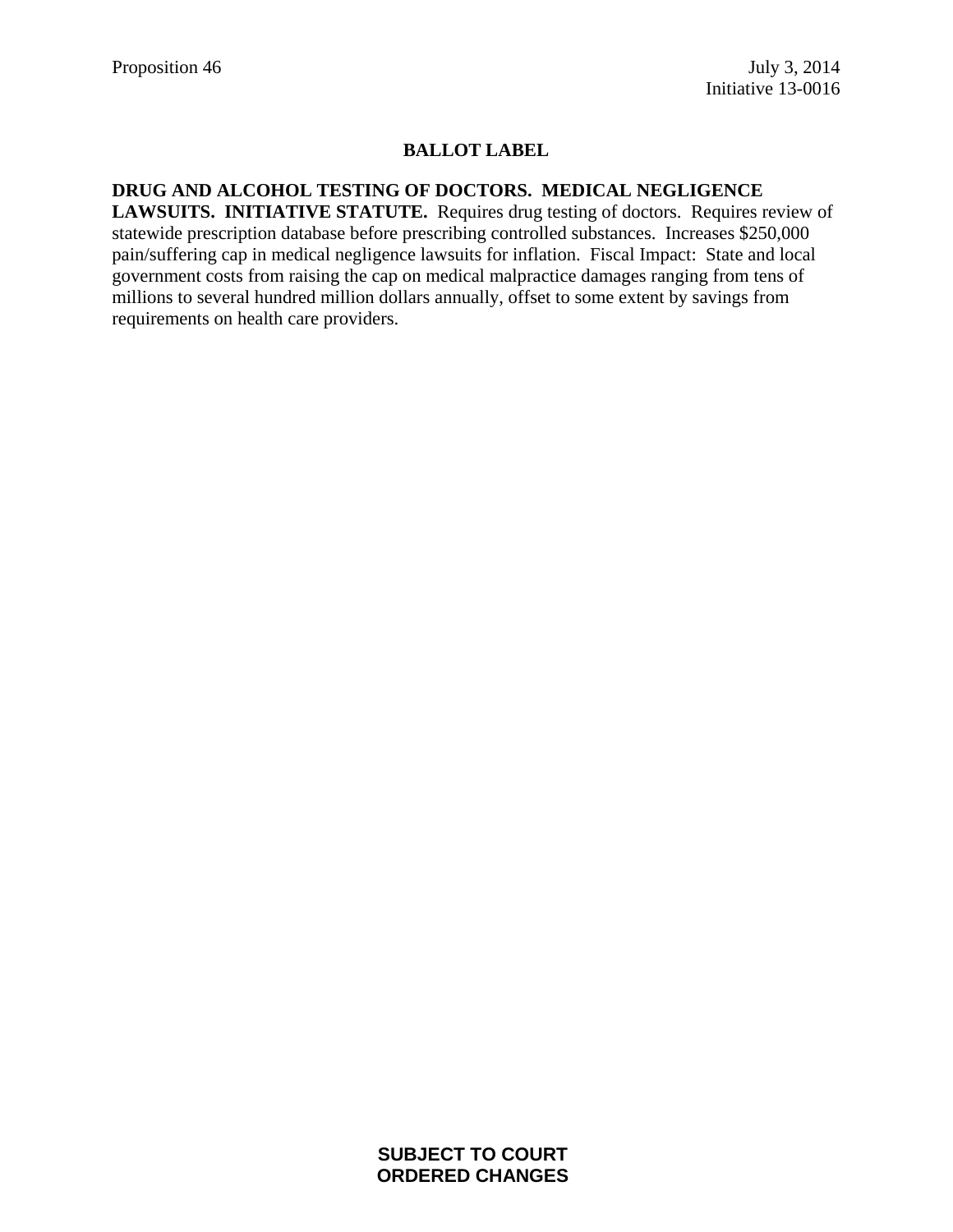#### **DRUG AND ALCOHOL TESTING OF DOCTORS. MEDICAL NEGLIGENCE LAWSUITS. INITIATIVE STATUTE.**

- Requires drug and alcohol testing of doctors and reporting of positive test to the California Medical Board.
- Requires Board to suspend doctor pending investigation of positive test and take disciplinary action if doctor was impaired while on duty.
- Requires doctors to report any other doctor suspected of drug or alcohol impairment or medical negligence.
- Requires health care practitioners to consult state prescription drug history database before prescribing certain controlled substances.
- Increases \$250,000 cap on pain and suffering damages in medical negligence lawsuits to account for inflation.

- Increased state and local government health care costs from raising the cap on medical malpractice damages, likely ranging from the tens of millions of dollars to several hundred million dollars annually.
- Uncertain, but potentially significant, state and local government savings from new requirements on health care providers, such as provisions related to prescription drug monitoring and alcohol and drug testing of physicians. These savings would offset to some extent the health care costs noted above.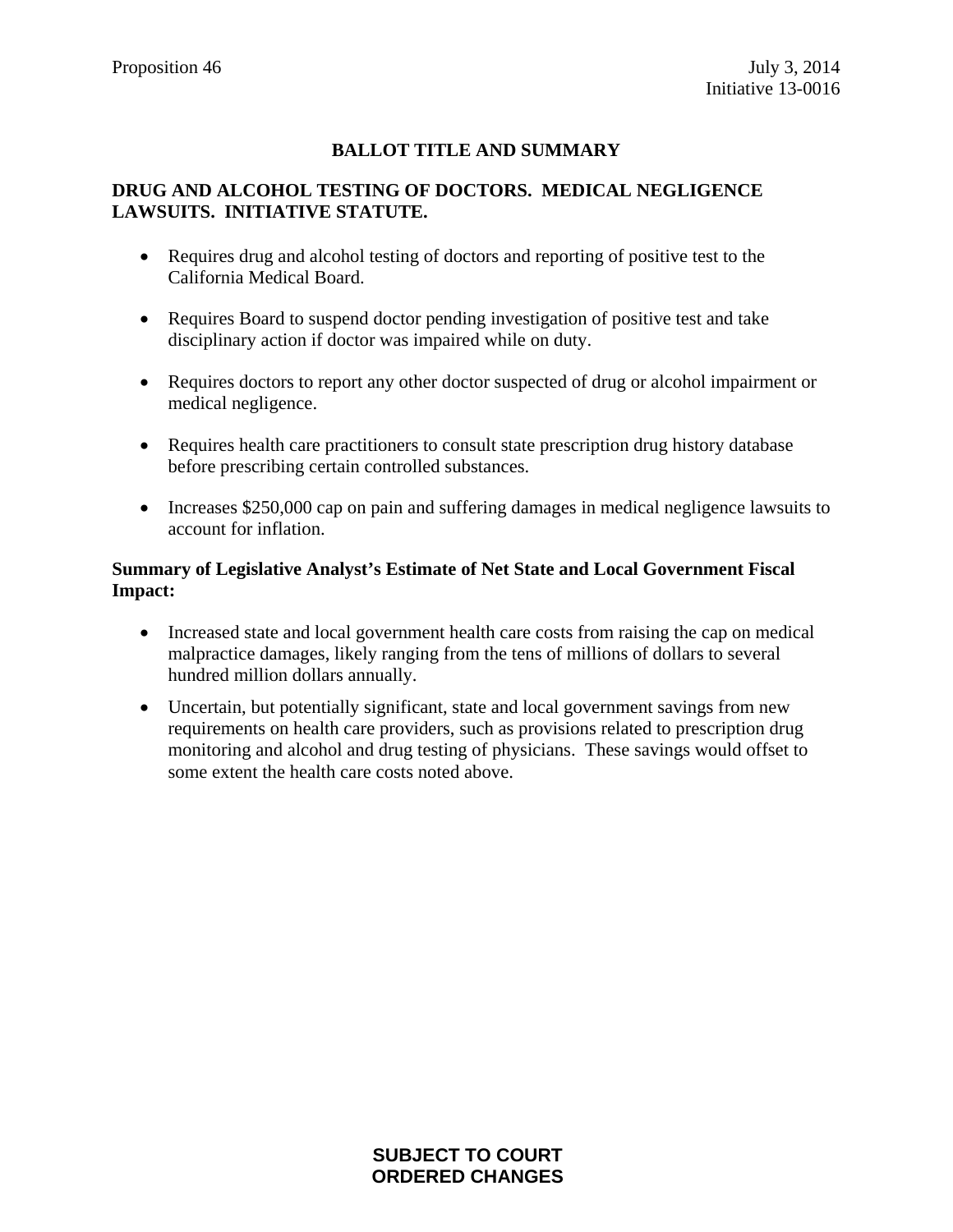#### **CRIMINAL SENTENCES. MISDEMEANOR PENALTIES. INITIATIVE STATUTE.**

Requires misdemeanor sentence instead of felony for certain drug and property offenses. Inapplicable to persons with prior conviction for serious or violent crime and registered sex offenders. Fiscal Impact: State and county criminal justice savings potentially in the high hundreds of millions of dollars annually. State savings spent on school truancy and dropout prevention, mental health and substance abuse treatment, and victim services.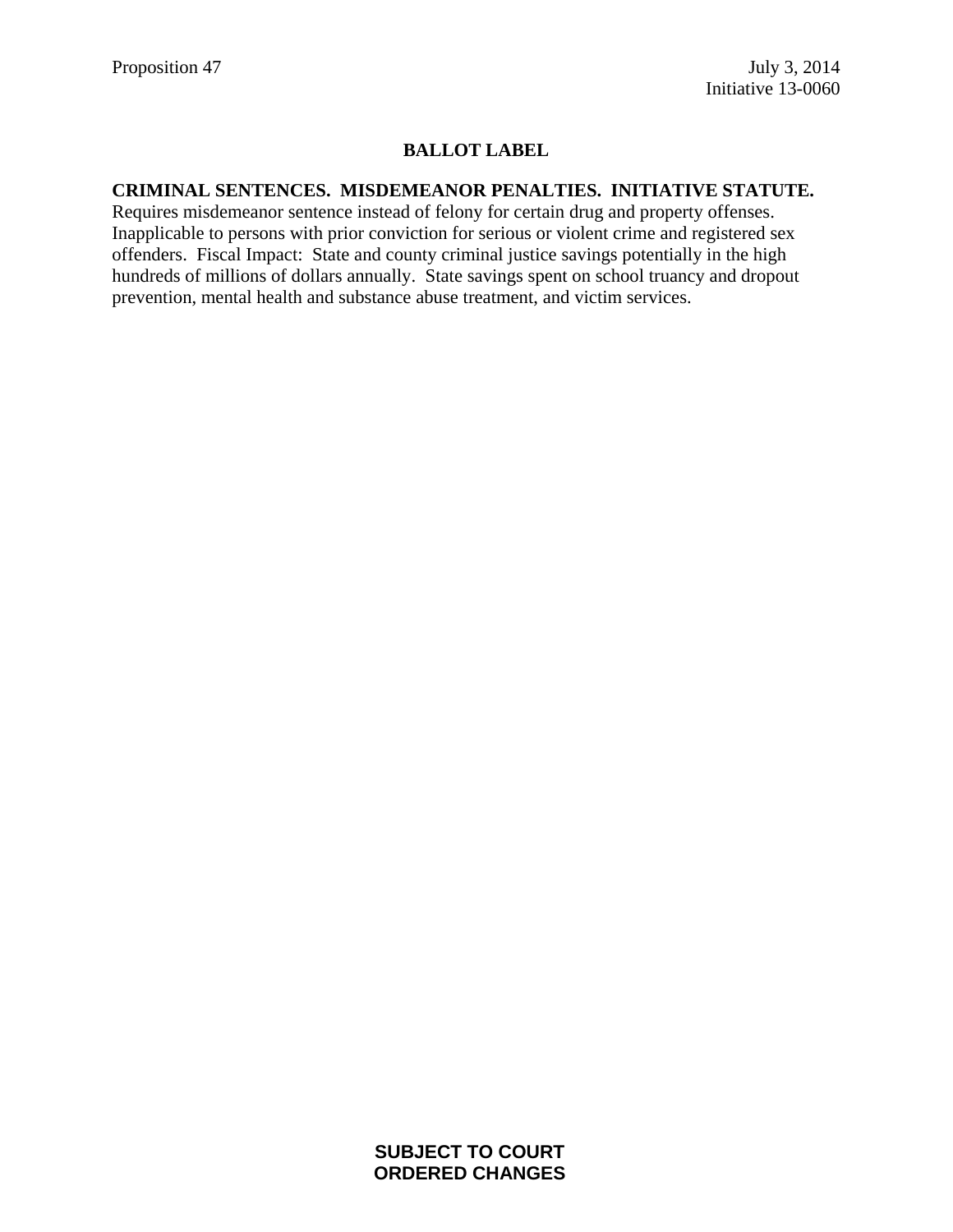#### **CRIMINAL SENTENCES. MISDEMEANOR PENALTIES. INITIATIVE STATUTE.**

- Requires misdemeanor sentence instead of felony for certain drug possession offenses.
- Requires misdemeanor sentence instead of felony for the following crimes when amount involved is \$950 or less: petty theft, receiving stolen property, and forging/writing bad checks.
- Allows felony sentence for these offenses if person has previous conviction for crimes such as rape, murder, or child molestation or is registered sex offender.
- Requires resentencing for persons serving felony sentences for these offenses unless court finds unreasonable public safety risk.
- Applies savings to mental health and drug treatment programs, K-12 schools, and crime victims.

- Net state criminal justice system savings that could reach the low hundreds of millions of dollars annually. These savings would be spent on school truancy and dropout prevention, mental health and substance abuse treatment, and victim services.
- Net county criminal justice system savings that could reach several hundred million dollars annually.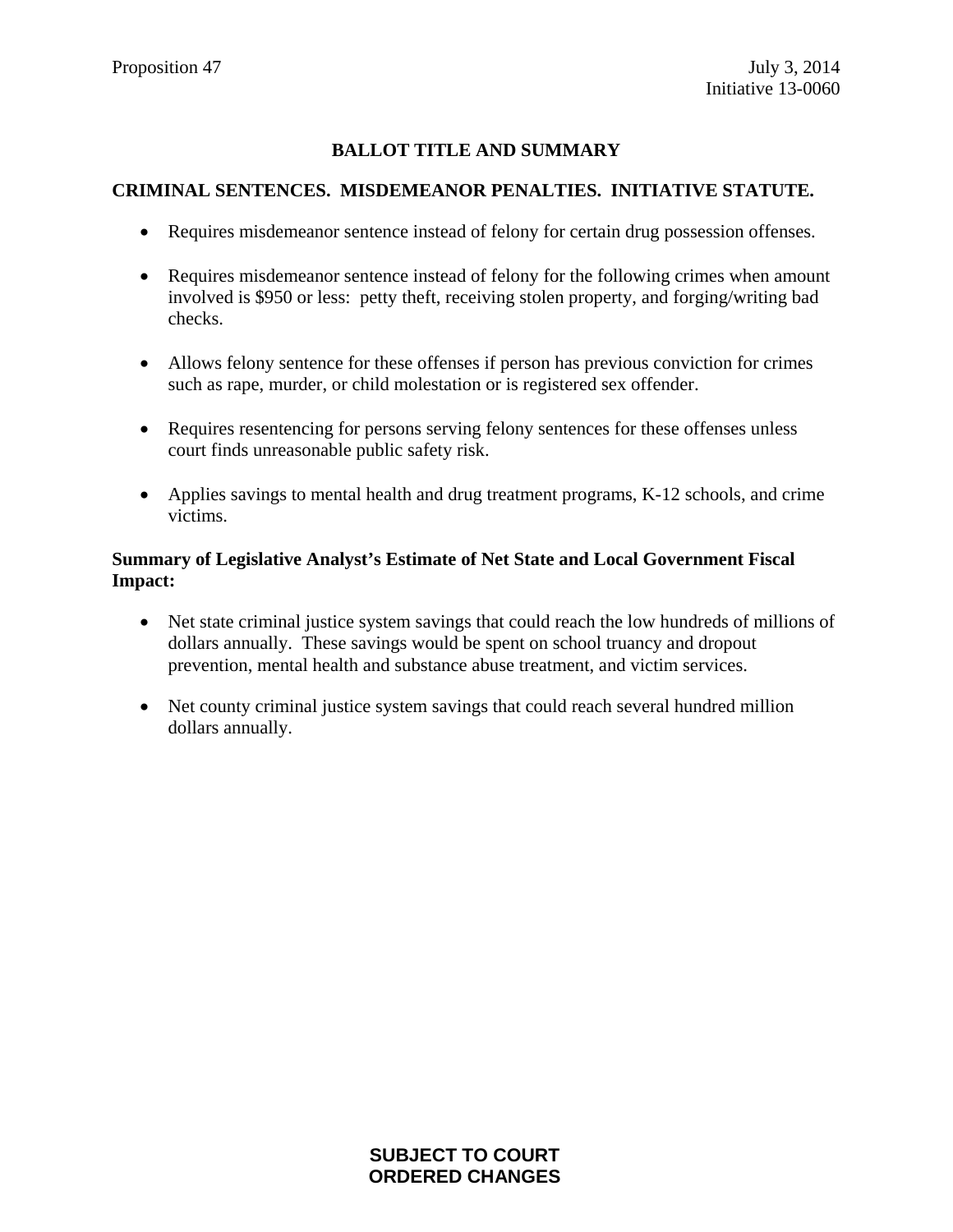**INDIAN GAMING COMPACTS. REFERENDUM.** A "Yes" vote approves, and a "No" vote rejects, tribal gaming compacts between the state and the North Fork Rancheria of Mono Indians and the Wiyot Tribe. Fiscal Impact: One-time payments (\$16 million to \$35 million) and for 20 years annual payments (\$10 million) from Indian tribes to state and local governments to address costs related to the operation of a new casino.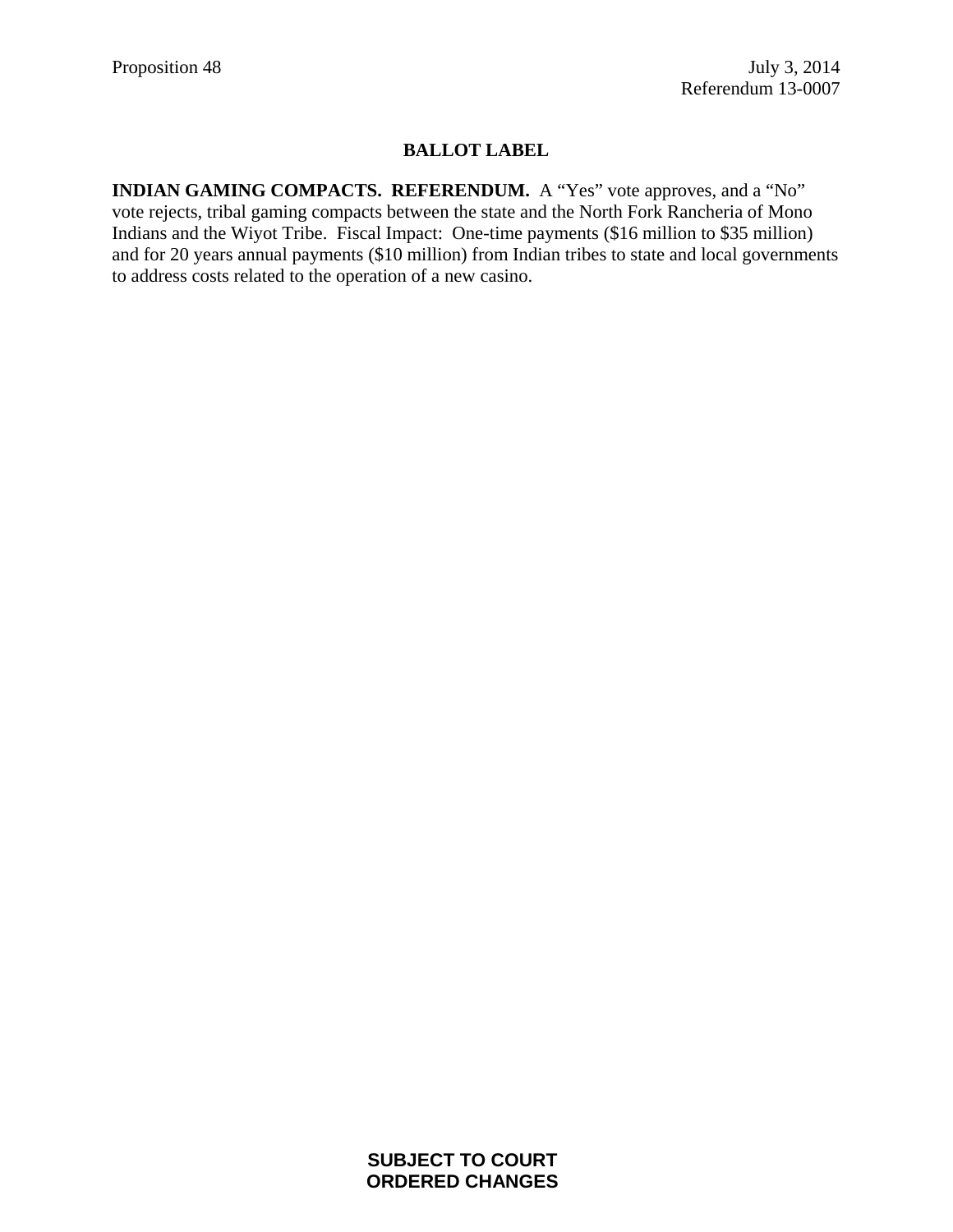#### **INDIAN GAMING COMPACTS. REFERENDUM.**

A "Yes" vote approves, and a "No" vote rejects, a statute that:

- Ratifies tribal gaming compacts between the state and the North Fork Rancheria of Mono Indians and the Wiyot Tribe.
- Omits certain projects related to executing the compacts or amendments to the compacts from scope of the California Environmental Quality Act.

- One-time payments between \$16 million and \$35 million from the North Fork tribe to local governments in the Madera County area to address costs related to the operation of a new casino.
- Annual payments over a 20-year period averaging around \$10 million from the North Fork tribe to the state and local governments in the Madera County area to address costs related to the operation of a new casino.
- Increased revenue from economic growth in the Madera County area generally offset by revenue losses from decreased economic activity in surrounding areas.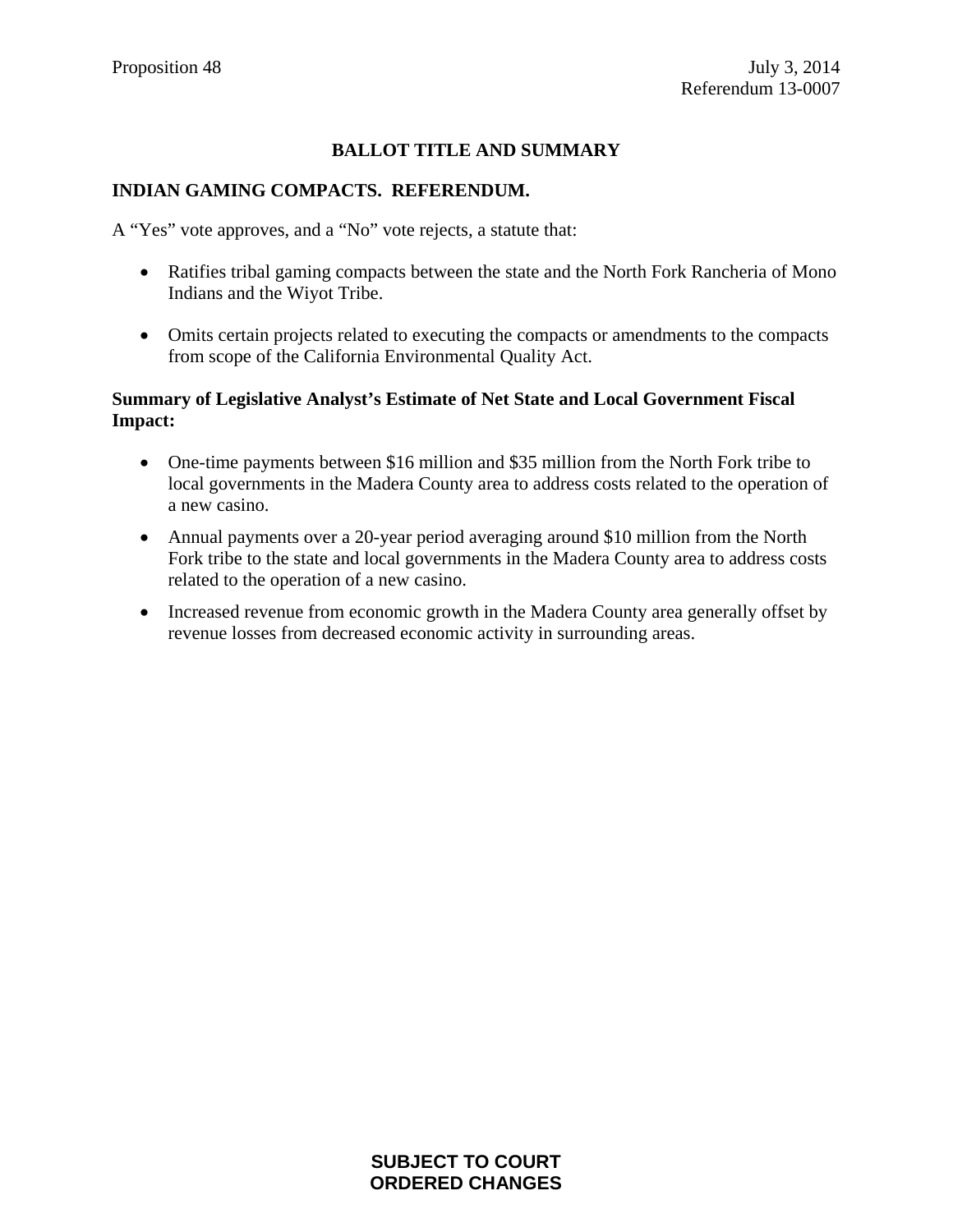#### **CORPORATIONS. POLITICAL SPENDING. FEDERAL CONSTITUTIONAL PROTECTIONS. LEGISLATIVE ADVISORY QUESTION.** Asks whether the United

States Congress and California Legislature should approve an amendment to the federal Constitution overturning the United States Supreme Court decision in *Citizens United v. Federal Election Commission*. *Citizens United* ruled that laws placing certain limits on political spending by corporations and unions are unconstitutional. Fiscal Impact: No direct fiscal effect on state or local governments.